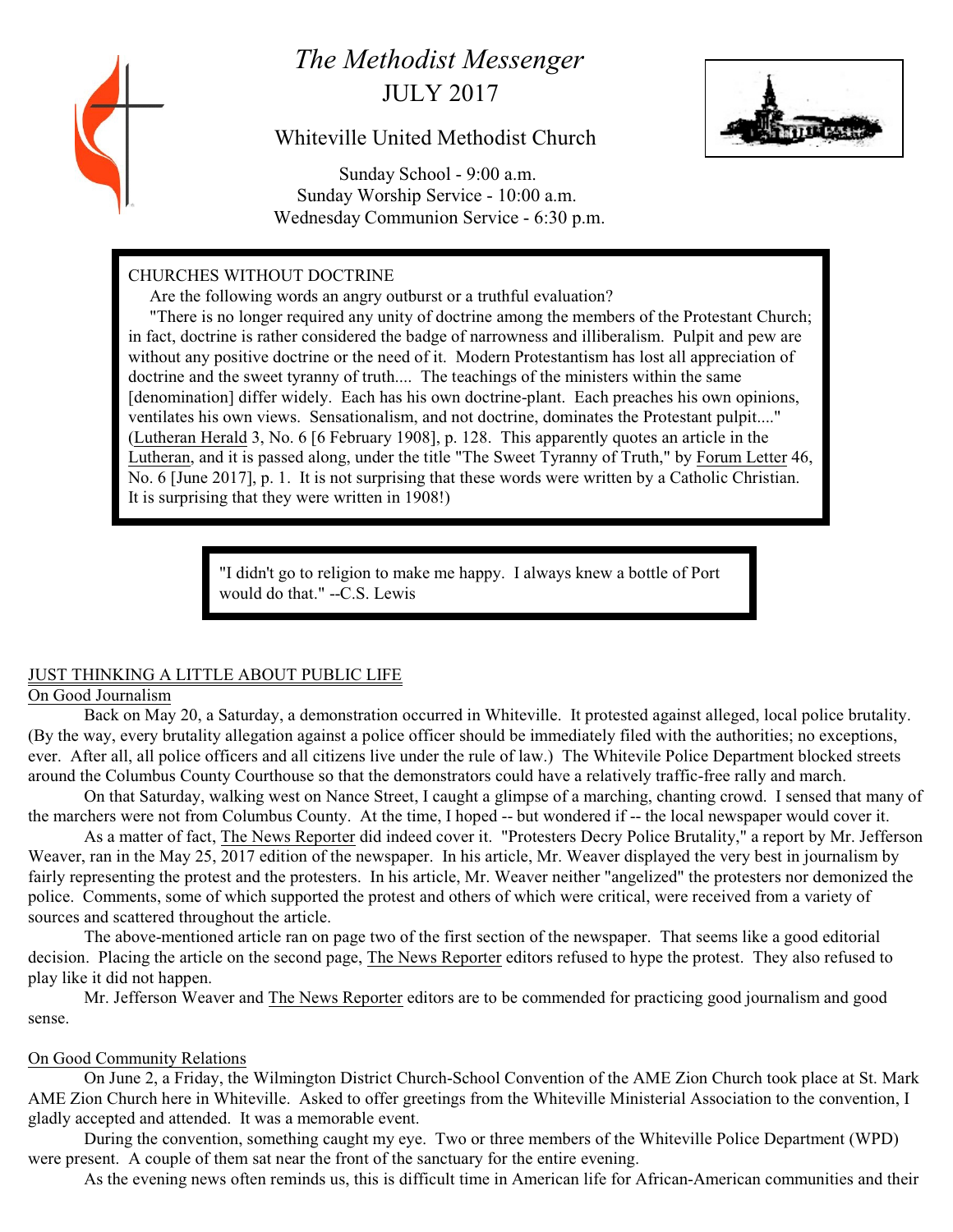local police departments. Tension, distrust, and violence are all too common. By having representatives attend the June 2nd convention at St. Mark Church, the Whiteville Police Department displayed thoughtful outreach.

Driving home from the convention that Friday night, I pulled up beside a squad car with two policemen who had attended. I was glad to commend them for the outstanding community relations they had demonstrated that evening. Their good will and extended hand go a long way in keeping our community bound together and seeking the common good.

#### On Good Politics

While visiting during an afternoon in June, I enjoyed two conversations with two families. In both cases, the conversations turned to political matters. That is not surprising, given the large role politics seems to be playing in American public life these days. One family generally opposed the Trump Administration, and the other generally supported the Trump Administration. Both conversations were civil and constructive. It was, and is, a reminder that some Christians are on one side of the political aisle, and other Christians are on the aisle's other side.

Whether we are Democrats or Republicans, liberals or conservatives, on the religious left or the religious right, we are Christians first. Because of the love of God the Father, the death and resurrection of Jesus Christ, and the presence and power of the Holy Spirit, we have been baptized into Christ and His Church. Therefore, our first loyalty is to Christ and His Church.

Then, after faithful love to our family and patriotic allegiance to our nation, comes commitment to a political party and/or ideology.

With the help of the loves and loyalties that come before our political commitments, we Christians should be capable of seeing every political party, ideology, administration, and official as less than perfect, and therefore open to criticism. Whether siding with -- or siding against -- the Trump Administration, we should not fall into the traps of "Always Trumpism" and "Never Trumpism." Why? Because Christians can see clearly that the Trump Administration makes mistakes, and because Christians can admit that the Trump Administration can accomplish some things that are good for the American people.

As Christians, we need not be afraid to talk about politics. Indeed, talking about politics -- in a civil and constructive way, even if there is strong disagreement -- is a way to break through the political correctness that suffocates and attempts to spread silence, fear, and division.

#### On Good Leadership

This pastor does not use social media. Ever. If you have chosen to use it, that is fine. Your choice.

Observing American public life in these most recent days, I have decided that social media (especially when covered by the conventional media) can occasionally create a stampede -- or the illusion of a stampede. Such a stampede often causes those in leadership to panic, to make hurried decisions, and to try to please those who are stampeding.

Leaders in American public life -- in government, business, education, and religion -- would be wise to push back against stampedes that are perceived to be large and that seem to be headed toward leaders to take them out. With well developed spines and the courage of their convictions, leaders should resist social-media stampedes, let them blow over, and make decisions after much prayer and thought and consultation -- not in the fear that a stampede can generate.

#### 2018 CAROLYN T. HIGH PREACHING MISSION

Next year's Preaching Mission will take place on February 25 (Sunday) and February 26 (Monday). Rev. Bob Bauman, who is now the senior pastor of Edenton Street United Methodist Church, will be the mission's preacher. Please make a note of the 2018 Carolyn T. High Preaching Mission on your family calendar, and look forward to the excellent preaching by Rev. Bauman.

#### NURTURE COMMITTEE

The Nurture Committee presented the men of the church with a poem about being a Christian father on Father's Day, June 18. It was entitled "A Father's Role." It is such an important aspect in a child's life to have a father that exemplifies a strong faith in God. We hope that the young men of the church who are future fathers will keep their copy and read it in years to come. We appreciate all our fathers! - Debbie Conway, Chair

#### A FATHER'S ROLE

The essence of the FATHER'S role Is to mirror God's own heart And to value instruction in God's ways With the grace that God imparts. Every father needs God's wisdom To carry out his role As the tower of strength and support, For each fragile heart he holds And there's no greater reward in life For a father to take his place And uphold the values of the Lord With integrity and grace.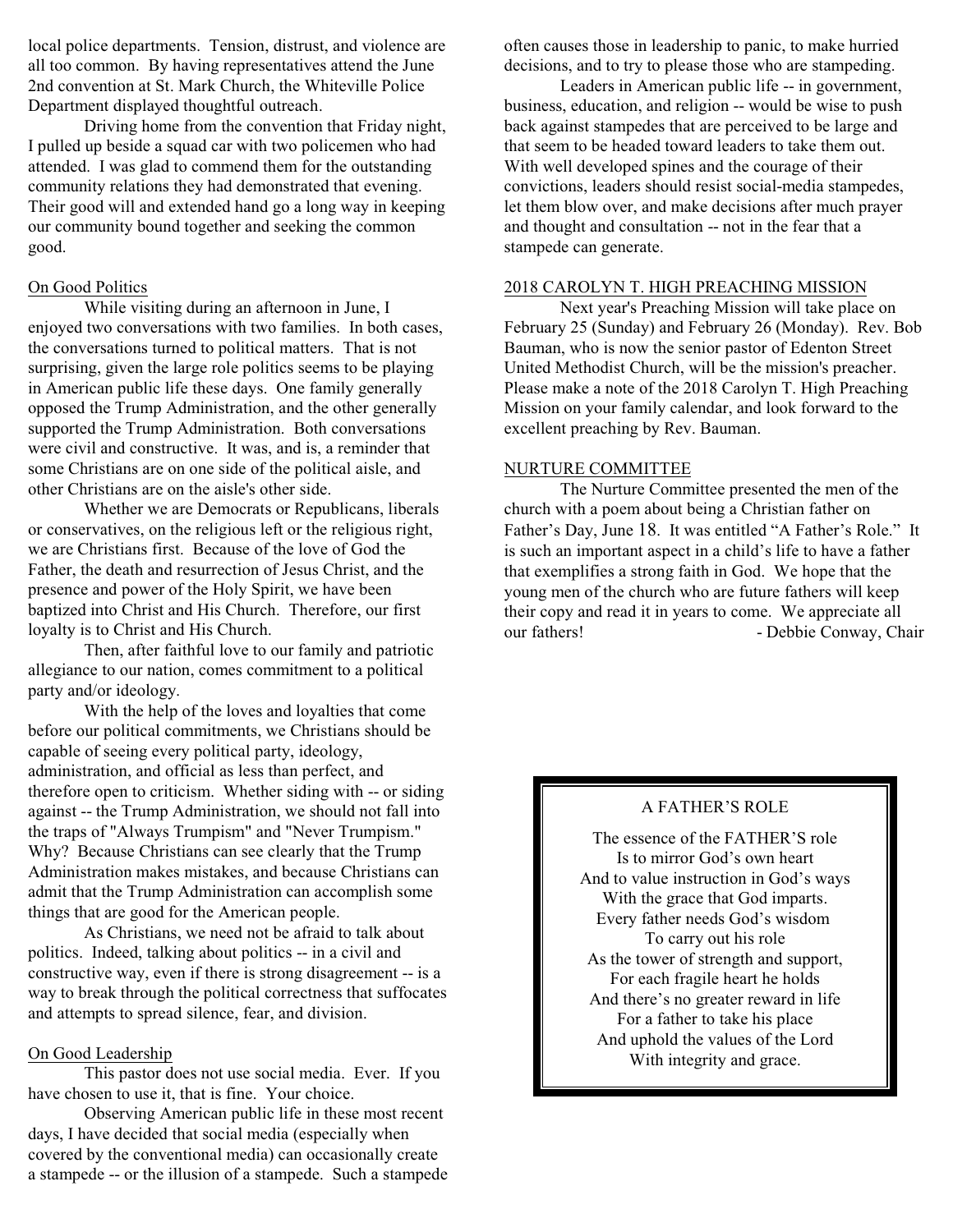#### OPERATION CHRISTMAS CHILD

Operation Christmas Child is just around the corner! The collection week for our church is November 13 - 20. This is a wonderful time to get shoe box items! Summer time is a great time to buy shoe box items ahead of the busyness of the fall and the holidays. Many stores will soon have school supplies on clearance. Have fun shopping as we will soon be sending these gifts of love and the message of Jesus Christ around the world. For more information, please contact Wendy Hood, 840-1527.

### SUGGESTED ITEMS FOR SHOE BOXES:

Toys: small cars, balls, dolls, plastic kazoos, harmonicas, yo-yos, toys that light up or make noise (with extra batteries), slinkies, jump ropes, jacks, puzzles, toy jewelry, sunglasses, flashlights (with extra batteries), etc. School Supplies: pens, pencils, pencil sharpeners, crayons, markers, stamps and ink pad sets, coloring books, writing pads, paper, solar calculators, small picture books, etc. Hygiene Items: toothbrush, toothpaste, soap, comb, hairbrush, deodorant, hair clips, plastic drinking cup, etc. Clothes: shirt, hat, visor, socks, underwear, gloves, scarves, caps, shoes, flip flops, etc.

Candy/Gum: hard candy, lollipops, mints, gum, etc. Stuffed Animal/Something to Love: Beanie babies, teddy bear, soft baby doll, etc.

(EXTREMELY IMPORTANT!)

\*\*\*Letter (with picture if possible) to personalize your shoe boxes. With our shoe boxes, we are representatives of Jesus Christ. The children want to know who cares enough to send them these gift-filled shoe boxes!

#### DO NOT INCLUDE THE FOLLOWING ITEMS

- \* Used items.
- \* War-related items (toy guns, knives, etc.).
- \* Perishable items (chocolate, canned food, crackers, etc.).
- \* Liquids (glue, shampoo, lotion, bubbles, etc.).
- \* Medicine (vitamins, cough drops, ointments, etc.).
- \* Breakable items (mirrors, china dolls, snow globes, etc.).

Again, for more information, please contact Wendy Hood at 840-1527.

# YOUTH FELLOWSHIP

Thank you to everyone who helped us worship together on Youth Sunday! We appreciate all the support the church gives us throughout the year and were glad to celebrate Trinity Sunday with the congregation. We are planning a summer white-water rafting trip in the mountains and will start back with regular meetings after school resumes in the fall. The state of the Heather LaMora

#### OUTREACH COMMITTEE

We have scheduled a Rise Against Hunger (formerly Stop Hunger Now) for September 30, 2017 here in our Fellowship Hall. We want to package between 20 and 25 thousand meals. To do this we need two things - volunteers and money. This project will benefit thousands of hungry people throughout the world! It will cost around \$6,000 to \$7,000 to complete this task. If each person who comes to church on Sunday would contribute \$10.00 each Sunday for the next 8 weeks, we can reach that goal. We are also asking other churches throughout the county to assist in meeting this goal. Please consider making a contribution toward this wonderful ministry. Also, we need you there! Make plans now for that last Saturday in September!

Please remember to keep the missionaries that we support in your prayers daily. They are Drs. Fogelman in South Sudan, Mozart Avedu in Africa and Vickie Sigmon in Winston-Salem, North Carolina. - Vickie Pait, Chair

### WORSHIP COMMITTEE

As June comes to an end, I can't help but recall the wide variety of worshipful experiences our church has celebrated this month. To our graduates, we congratulate and extend our best wishes as you continue to grow and use the gifts and talents God has given you. We are most grateful to Heather LaMora and our Youth for leading the worship service on June 11th. To the Instrumental Ensemble—thank you for sharing your musical talents with us! We also appreciate Wanda and Darryl Diefes, Rev. Bob Hankins, Marty Selllers, and Thomas McLam for their contribution to the worship service on June  $18<sup>th</sup>$ . Dedication, such as this, helps make our church healthy and strong.

Rev. Paul Stallsworth will continue a sermon series, on The Confession of Faith, during July, August, and September. One article will be examined each Sunday through the summer months. We urge you faithfully to come and be a part of our worship services this summer. - Betty Gray, Chair

#### UNITED METHODIST MEN

The Methodist Men will meet at 6:30 p.m. at Joe's Barbecue on July 6<sup>th</sup>. We have no scheduled program at this time, so please plan to attend for good food and fellowship. - Brad Crowell, President UMM

# SAVE THE DATE! RED CROSS BLOOD DRIVE

Thursday, August 10, 2017 2:00 p.m. until 6:30 p.m. WUMC Fellowship Hall